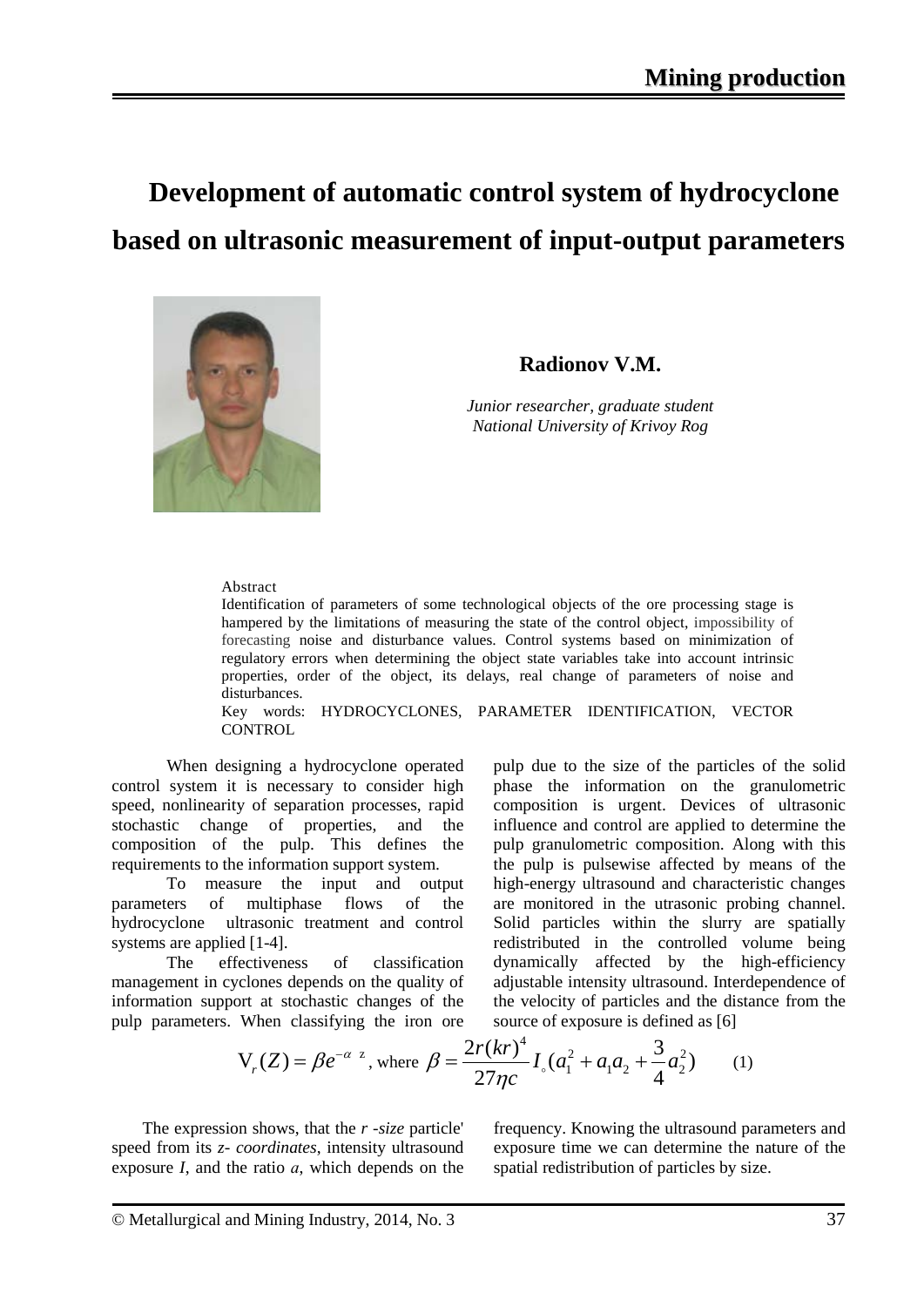

**Figure 1** Variation in the concentration of particles by size grades in the ultrasonic field,  $1 - r=1$ mm,  $2$  $r=0.5$ mm, 3-  $r=0.2$ mm, 4-  $r=0.01$ mm, 5-  $r=0.05$ mm.

Moreover, the analogy of such spatial redistribution to redistribution of particles under the influence of the complex of centrifugal forces in the field of the hydroclone is traced. Change in the intensity of ultrasonic influence by its nature is

similar the change in the pulp pressure alteration at the inlet of the hydrocyclone. The forecast is possible, as well as the correction of parameters synchronously with pulp supply to the hydroclone. The present paper considers the content of the control grades in the cyclone feeding and draining systems for the formation of vectors of input-output of the control. Control problem – the maximum transfer of the particles of the control size grades contained in the pulp from the feeding system to the draining system of the cyclone, or minimization of the input-output vector error.

Evaluation of granulometric composition of the solid phase of the pulp or the content of the control size grades performed through the analysing the changes of volume attenuation of ultrasonic waves in the control channel at the moments of high-energy ultrasonic influence  $S_1$ , and at the moments of the absence of such effects  $S_0$ .

$$
S_1 = \ln\left(\frac{I_{\circ}\pi R^2}{I_{\nu}}\right) = \frac{Wl}{N} \int_0^{\infty} dr f_{\eta}(r)\sigma(r,\nu) \times \left[\int_{\rho_{\min}}^{\rho_{\max}} d\rho \tilde{\phi}(r,\rho) \frac{e^{\alpha z_o}}{e^{\alpha z_o} - \alpha\beta t} St(e^{\alpha z_o} - 1 - \alpha\beta t)\right]. \tag{2}
$$

$$
S_0 = \ln\left(\frac{\tilde{I}_0 \pi R^2}{\tilde{I}_{\nu}}\right) = \frac{Wl}{N} \int_0^{\infty} dr f_{\eta}(r)\sigma(r,\nu) \tag{3}
$$

The ratio of the decay of these signals depends on the intensity of the ultrasonic field, time of exposure and distribution of particles by size and density. Selecting a strong intensity and frequency of ultrasound, location of probing channel is performed based on the maximum sensitivity value  $S_1/S_0$  to change of the size or density of the particles.

The dynamics of the object is defined due to the information about the output deviations in the control object depending on the input parameters based on actual noise and disturbances.

Control problem can be solved by determining the internal structure of the control error, parameters of which will allow considering internal properties of the object, its delays. For this purpose both controller input values and control object output values shall be measured taking into account the effects of noise and disturbance, as well as time (phase) modulations of these values [5]*.*

The target function of the ACS on the basis of the regulation vector error can be presented as: [2]

$$
G(u, e, \Delta \phi) = \left( \lim_{t \to 0} \frac{1}{T} \int_0^T \left[ u^2 + r^2 + y_{\Sigma}^2 - 2 \cdot y_{\Sigma} \cdot r \cdot \cos(\Delta \phi) \right] dt \right) \to \min \quad (4)
$$

For this model, controls by the actual, the imaginary component and of the complex error modulus:

$$
u(t) = -K_R \cdot e_R(t) = -K_R(r - y\cos(\Delta\phi))
$$
  
\n
$$
u(t) = -K_I \cdot e_I(t) = -K_I \cdot y \cdot \sin(\Delta\phi)
$$
 (6)  
\n
$$
u(t) = -K_e \cdot e(t) = -K_e \sqrt{r^2 + y_\Sigma^2 - 2r \cdot y_\Sigma} \cdot \cos(\Delta\phi)
$$

where  $K$  - the corresponding coefficients of the regulator.

The model of a control system with a nonlinear function of the control object, described by differential equations in the form of Cauchy by the control object output.

$$
\dot{y}(t) = y(t) \cdot f(*) + u(t) \quad (5)
$$

where  $f^{(*)}$ -non-linear function of the control object.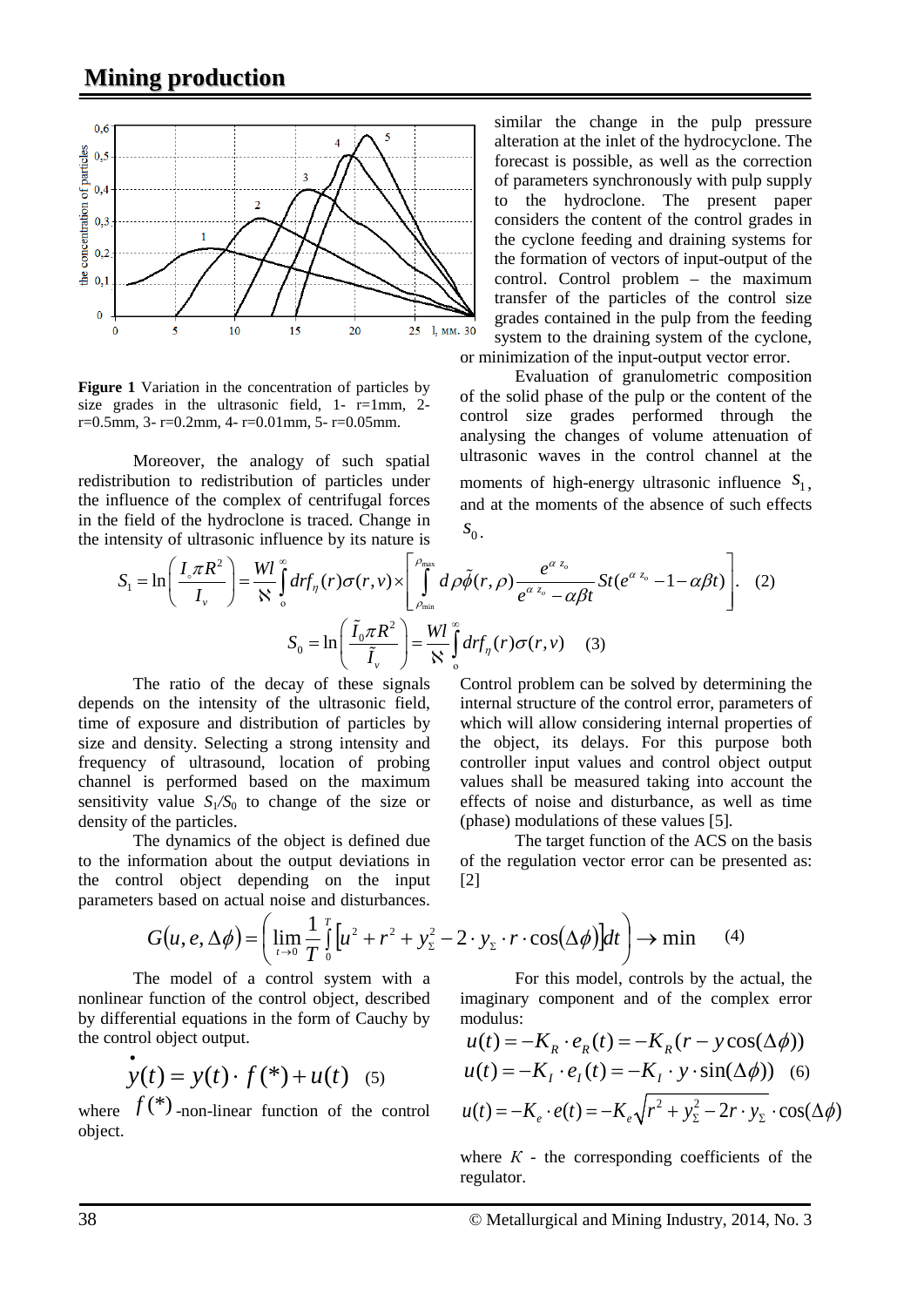To ensure the control system stability based on the second method of Lyapunov's theorem on stability for nonlinear systems, and the definition of the Lyapunov's function in a square form in reference to the applied component of the complex error at the controller input and control signal [5]. The upper boundary of the regulators' factor bands in compliance with the conditions of stability of ACS with vector control and the constant coefficient *K<sub>β</sub>*:

$$
rr + \left[ y^2 - ry\cos(\Delta\varphi) \right] f(*) + K_e \sqrt{r^2 + y^2 - 2ry\cos(\Delta\varphi)} \times
$$
  
 
$$
\times \left( y - r\cos(\Delta\varphi) \right) + \left( r\sin(\Delta\varphi) - r\cos(\Delta\varphi) \right) y < 0
$$
 (7)

Elimination of influence of nonlinear function *f (\*)* of the controlled system on the stability is possible provided:

$$
y^{2} - ry\cos(\Delta\varphi) = 0 \Longrightarrow \Delta\varphi = \arccos\left(\frac{y}{r}\right)
$$
 (8)

Definition of the setup value pattern of change *r*, affecting the change in the control input *u*

$$
rr < 0, tg\left(\Delta \varphi\right) < \frac{r}{r} \quad (9)
$$

Determining factors ensuring the stability of the ACS nonlinear control object with vector control are those of certain modulations in the phase offset between the change in the vector setting and the output vector of the non-linear process control and the setpoint pattern of change in accordance with (8), (9).

In general, the regulation law for N-PID of the regulator can be presented as

$$
u(k) = K_{R}(k)e_{R}(k) + K_{I}(k)e_{I}(k)
$$
 (10)

Overriding regulator factors are defined at each regulation cycle in accordance with the values

of actual and imaginary components of the vector error and direct N-PID regulator output u(k-1) at the previous step of regulation. Speed algorithm of N-PID controller based on vector errors

$$
u(k) = u(k-1) + K_R(k) \cdot \Delta e_R(k) + K_I(k) \cdot \Delta e_I(k) =
$$
  
 
$$
u(k-1) + K_{R0} \cdot \cos \phi(k) \cdot sign(e_R(k)) \cdot \Delta e_R(k) +
$$
  
 
$$
K_{I0} \cdot \sin \phi(k) \cdot sign(e_I(k)) \cdot \Delta e(k)
$$
  
(11)

On the basis of the MATLAB approaches an example of the hydrocyclone particle size distribution drain control is considered, by the pressure regulating of the hydrocyclone sand pump, according to the results of the ultrasonic control of parameters of pulp, on the basis of minimizing the vector regulation error. Presented for comparison are the results of simulation of the control size grades output in the discharge of the hydrocyclone, with the factor of randomization taken into account, at stabilization of pressure pulp at the hydrocyclone inlet, fig.2, and the regulation of particle size distribution to minimize errors in the size grades, fig.3.



**Figure 3** The output of the control size grades at regulation with minimization of the error on the content of the control size grade.